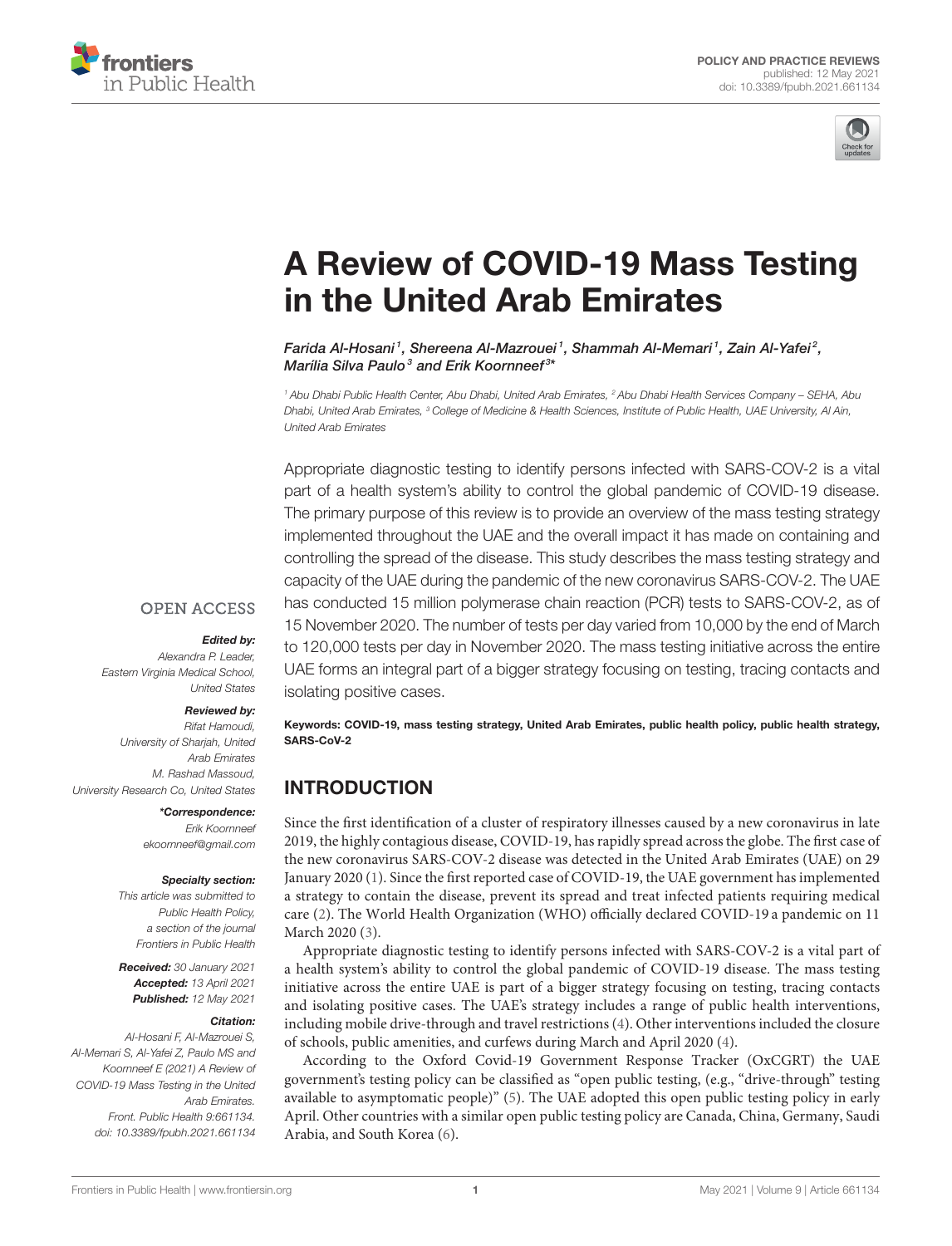The UAE has seven Emirates that collaborate to deliberately plan the development of their society to sustain and strengthen national unity, promote continuous economic growth and personal health and well-being [\(7\)](#page-5-6). There are three main authorities responsible for overseeing the UAE health system: the Department of Health in the Emirate of Abu Dhabi, the Dubai Health Authority, and the Ministry of Health and Prevention, responsible for the remaining five Emirates. The latter two also provide public health services in their respective geographical areas. The Emirate of Abu Dhabi separated the provision of services from the regulatory, oversight functions in 2007, with a strong focus on providing all residents access to high quality, affordable world-class health services [\(8\)](#page-5-7).

According to the World Bank, the UAE had a population of 9.68 million in 2019 [\(9\)](#page-5-8). The population of the UAE is relatively young, with a median age of 30, but amongst UAE nationals, who account for ∼11% of the population, 79% are aged <35 years old [\(10\)](#page-5-9). The population of the UAE increased from 5% of annual growth in 2000 to 15% in 2007 [\(11\)](#page-5-10) due to the natural growth of nationals but also due to the recruitment of expatriates to work in various industries, including the service and construction sector [\(12\)](#page-5-11). Accompanying these changes in population, the number of healthcare facilities, including hospitals has also increased dramatically over the same years in the UAE. One study reported a doubling of hospital beds in ten-years (2005–2014), accompanied by a 5-fold increase in physician numbers [\(10\)](#page-5-9).

Since the beginning of the COVID-19 outbreak, the responsible health regulatory authorities in the UAE, together with the main providers and statutory agencies such as the National Crisis and Emergency Management Authority (NCEMA) prepared, published and implemented a unified set of National Guidelines for Clinical Management and Treatment of COVID-19 [\(13\)](#page-5-12). The UAE guidelines reflect international guidance, in particular from the WHO. Whilst WHO does not specifically recommend mass testing programs, the WHO guidance [\(14\)](#page-5-13) asserts that testing of probable cases, where resources allow, may be useful since it can exclude patients as cases and reduce the burden required to isolate and contact trace those patients. In line with WHO recommendations [\(15\)](#page-5-14), the UAE has applied polymerase chain reaction (PCR) tests to detect the presence of SARS-CoV-2 RNA as the basis for COVID-19 case confirmation. By law, all clinical laboratories in the UAE are required to acquire accreditation from relevant accreditation bodies [\(16\)](#page-5-15).

One of the main objectives of the UAE COVID-19 plan is to ensure fully accessible testing and treatment services for all residents, regardless of insurance coverage [\(13\)](#page-5-12). To assist the tracking and cases tracing process, the healthcare regulatory authorities in the country launched a free application (ALHOSN UAE) that enables users to exchange anonymized IDs stored in an encrypted form so that their health authorities can easily contact individuals at risk. The application also warns users when an infected person is nearby, thereby preventing possible infection [\(17\)](#page-5-16).

The process of isolating positive cases is outlined in the unified guidelines: once a case is confirmed positive the person is quarantined in a local hotel, hospital or at home, with appropriate monitoring. At the start of the outbreak, most new positive cases were admitted to a licensed, designated healthcare facility and as the situation worsened home, and hotel quarantine became more in use for asymptomatic cases and patients with mild symptoms. During March, April and May 2020, the Abu Dhabi Healthcare Company (SEHA) treated 9,390 patients in their hospitals [\(13\)](#page-5-12). The majority of cases (92%) were treated for short periods of time in regular wards at designated SEHA hospitals, or in quarantine hotels [\(13\)](#page-5-12). Another large provider of healthcare services in Abu Dhabi, the Cleveland Clinic, treated 690 patients COVID-19 patients during the same 3 months in 2020 [\(18\)](#page-5-17).

The overall aim of the UAE COVID-19 strategy is to achieve a substantial reduction in the number of cases by effective control public health interventions, including mass testing. The primary purpose of this review is to provide an overview of the mass testing strategy implemented throughout the UAE and the overall impact it has made on containing the spread of the disease.

## MATERIALS AND METHODS

We conducted a cross-sectional review from open-access databases. We retrieved COVID-19 related data from the website "Our World in Data" [\(19\)](#page-5-18). This website is a collaborative effort between researchers at the University of Oxford and Global Change Data, a non-profit organization. Our World in Data uses a variety of official national and international resources related to the COVID-19 pandemic, including the online repository and online interactive dashboard, hosted by the Center for Systems Science, and Engineering (CSSE) at Johns Hopkins University, Baltimore, MD, USA [\(20\)](#page-5-19). It has documented COVID-19 data relating to case numbers, infection fatality rates, as well as test numbers and hospitalization rates from more than 200 countries.

Information regarding the policy responses was sourced from the Oxford Coronavirus Government Response Tracker (OxCGRT). This resource is published by researchers at the Blavatnik School of Government at the University of Oxford [\(6\)](#page-5-5). OxCGRT collects publicly available information on 17 indicators of government responses, spanning containment and closure policies (such as school closures and restrictions in movement); economic policies; and health system policies (such as testing regimes).

## RESULTS

The merits of testing strategies have been debated at length, with some experts promoting mass testing [\(21\)](#page-5-20) and others arguing against mass testing due to the increased burden on the health systems. For example, the WHO recommends testing for all suspected cases, not necessarily testing of asymptomatic cases [\(14\)](#page-5-13). Considering the growth in the number of hospital beds and clinicians in the UAE over the last decade, the UAE government decided to embark on mass testing, with appropriate isolation processes in place. Mass testing forms an important pillar of the UAE's strategy to contain the spread of the COVID-19 virus [\(4\)](#page-5-3).

In terms of medical treatment of COVID-19 positive cases, the UAE government invested in private and public initiatives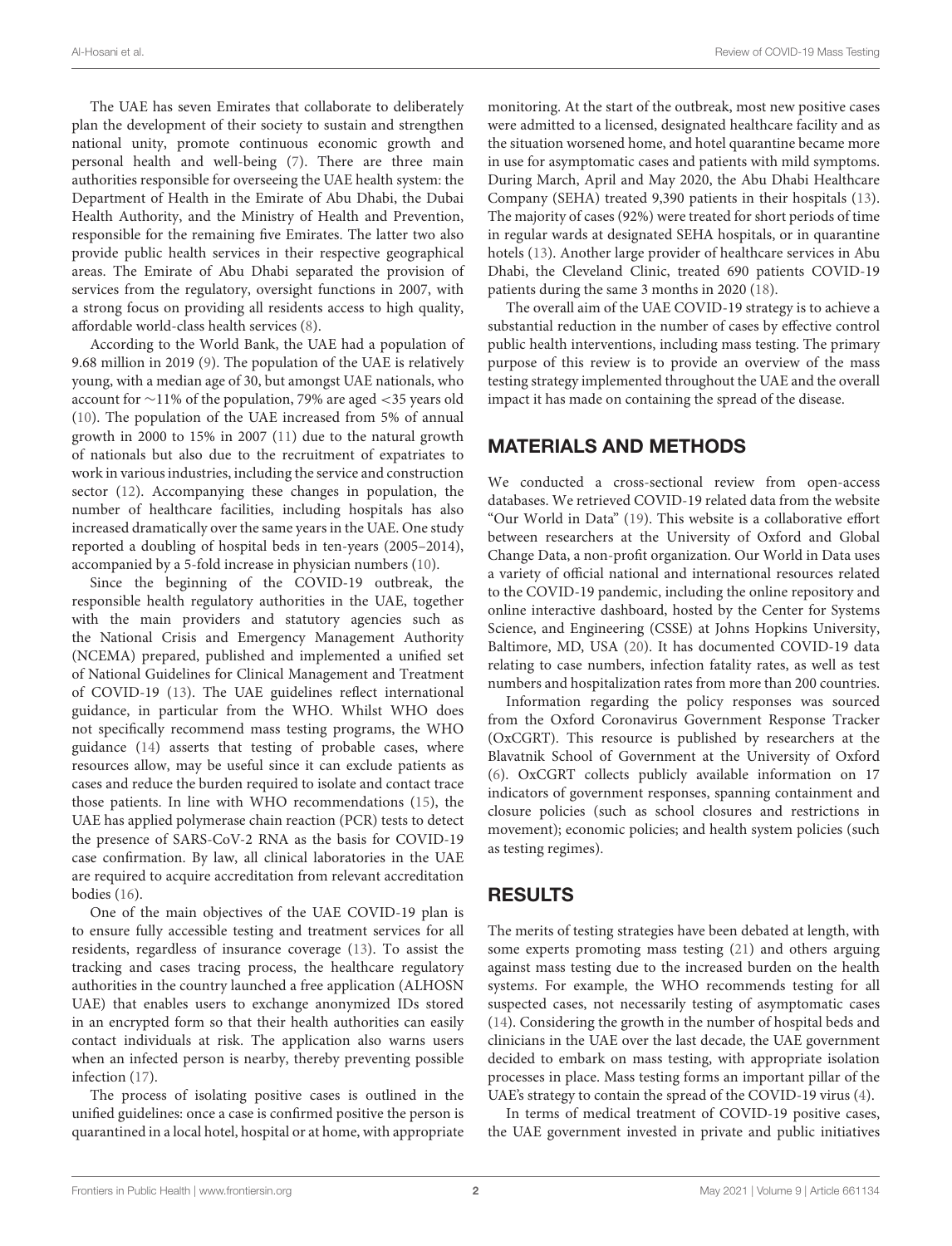

<span id="page-2-0"></span>to increase the number of beds. In the Emirate of Abu Dhabi, the government established a field hospital in April 2020 [\(22\)](#page-5-21), supplying for an additional 1,200 patients. Around the same time, the Emirate of Dubai announced its capacity to ramp up to additional 5,000 or more beds in field hospitals, in required, in addition to the 4,000 beds in regular, existing hospitals [\(23\)](#page-5-22).

The largest governmental health care provider in the Emirate of Abu Dhabi, SEHA, played a pivotal role in setting up the mass testing program throughout the seven Emirates. Its first drivethrough screening center was officially opened 29 of March 2020 [\(24\)](#page-6-0). The COVID-19 test was initially offered free to priority groups (people with symptoms, senior citizens, and vulnerable groups), and later to other groups providing essential services, such as teachers and healthcare professionals. For the wider community, for those who preferred to do the examination for reassurance, the testing procedure initially cost around 100 USD. Over time, the price of the test was gradually reduced to 40 USD in October 2020.

The Abu Dhabi Healthcare Company currently operates 23 drive-through centers across the UAE. The Dubai Health Authority operates an additional number of test centers in the emirate of Dubai. In addition to this, testing is also offered by private healthcare organizations across the country.

As the figure below indicates, the daily number of COVID-19 tests increased dramatically from <10,000 in March 2020 to 120,000 in November 2020 (**[Figure 1](#page-2-0)**). The highest number of tests was reached on 15 November 2020 when 154,882 tests were carried out in the UAE. As of 15 November 2020, a total of 15 million PCR tests were conducted in the UAE, yielding over 150,345 COVID-19 positive cases [\(25\)](#page-6-1). From November 2020 around 100,000–140,000 tests per day are being carried out by national central laboratories and private laboratories.

<span id="page-2-1"></span>TABLE 1 | Average number of daily COVID-19 PCR tests, United Arab Emirates, 2020.

|               | Average number of daily COVID-19 PCR tests |  |  |
|---------------|--------------------------------------------|--|--|
| $Mar-20$      | 6,357                                      |  |  |
| Apr-20        | 30,846                                     |  |  |
| May-20        | 35,157                                     |  |  |
| <b>Jun-20</b> | 45,253                                     |  |  |
| <b>Jul-20</b> | 47,857                                     |  |  |
| Aug-20        | 65,106                                     |  |  |
| Sep-20        | 87,002                                     |  |  |
| $Oct-20$      | 112,240                                    |  |  |
| $Nov-20$      | 119,713                                    |  |  |

*Source: UAE Federal Competitiveness and Statistics Authority (FCSA).*

The first deaths due to COVID-19 occurred on 21 March 2020, since these first reported deaths the number of tests increased from around 10,000 by the end of March to over 110,000 tests per day in October 2020. The average daily tests had reached to almost 120,000 tests per day in November, see **[Table 1](#page-2-1)**.

The percentage of all daily COVID-19 tests performed that are actually positive (positivity rate) has remained relatively stable since the beginning of April, between 0.30% on 10 of August 2020 and 3.04% on 2 of May 2020, as shown in **[Figure 2](#page-3-0)**. It is also possible to observe a small rise in the positivity rate from August-September which can be partially explained by the worldwide second wave of COVID-19 pandemic. As shown in **[Table 2](#page-3-1)** above, at the same time the testing capacity increased to meet the needs for planning the academic year as well as taking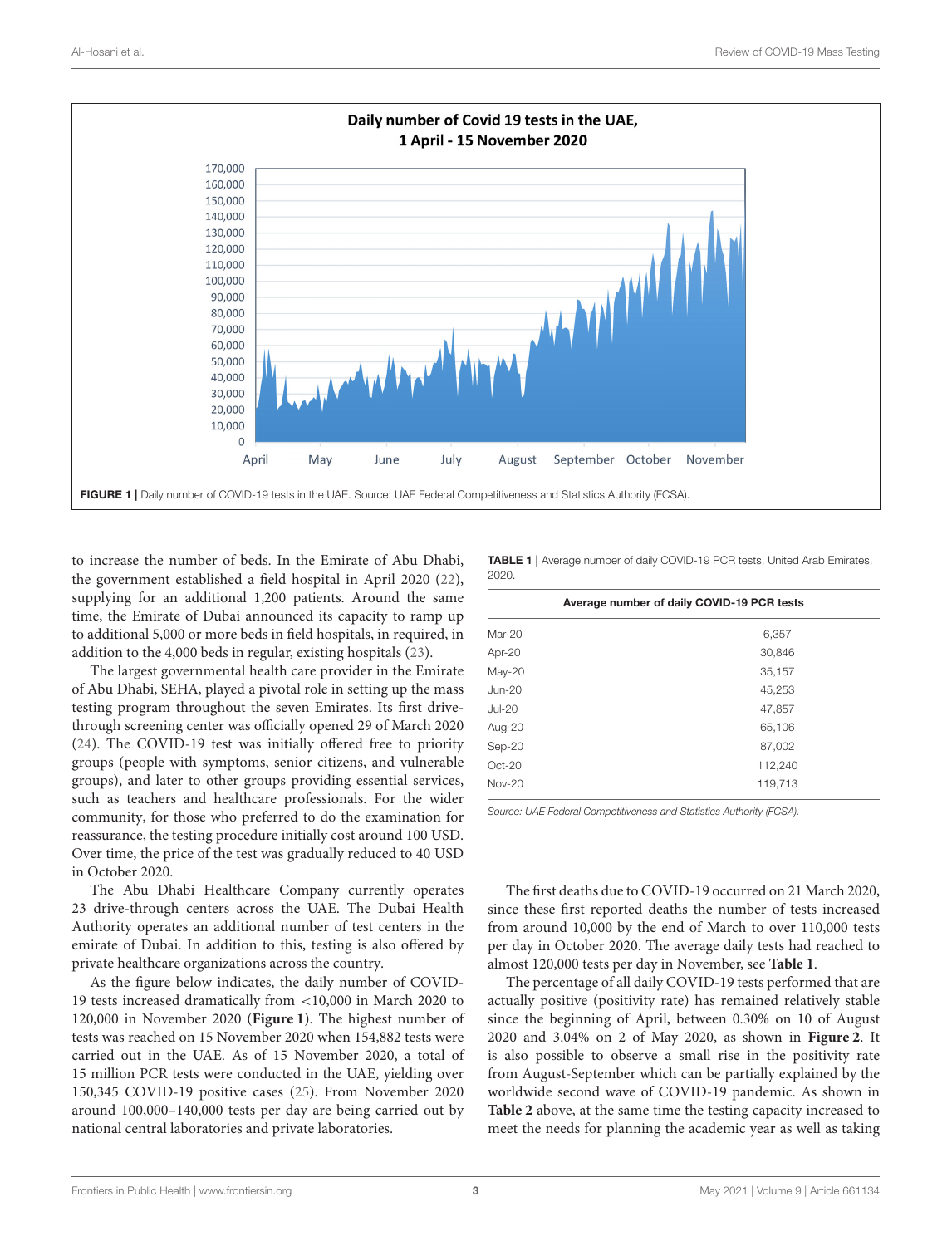

<span id="page-3-1"></span><span id="page-3-0"></span>TABLE 2 | Testing Policies in Germany, Saudi Arabia, UAE, and United Kingdom.

| Country        | Open public testing<br>policy introduced                              | <b>Current testing</b><br>policy status, as of<br>15 Nov. 2020 |
|----------------|-----------------------------------------------------------------------|----------------------------------------------------------------|
| Germany        | 29 April 2020                                                         | Open public testing                                            |
| Saudi Arabia   | 27 May 2020                                                           | Open public testing                                            |
| <b>UAF</b>     | 13 April 2020                                                         | Open public testing                                            |
| United Kingdom | $N/A - UK's$ policy is to<br>test anyone showing<br>COVID-19 symptoms | Testing of anyone<br>showing COVID-19<br>symptoms              |

*Source: Oxford Covid-19 Government Response Tracker (OxCGRT).*

appropriate measures to identify the new COVID-19 variants were discovered.

As mentioned earlier, the treatment of positive cases in the UAE consists of home isolating of positive cases, in combination with quarantine hotels, and designated field hospitals, as well as highly specialized hospital care depending on the clinical symptoms. To date, a small number of clinical studies have focused on the clinical treatment of COVID-19 cases in the UAE and the outcomes. One of these studies, conducted in the Emirate of Abu Dhabi, described the clinical characteristics of 9,390 patients treated by the public health system in Abu Dhabi over a 3 month period (March–May 2020) [\(13\)](#page-5-12). The mean age of the patient cohort was 41.8 years, very similar to the UAE population but lower than globally reported figures.

In order to compare the impact of the UAE's mass testing policy, we selected three countries with a similar governmental mass testing (open to the entire population) response to the pandemic and one country (UK) with a testing policy focused on

anyone showing symptoms of the disease, as outlined in **[Table 2](#page-3-1)** and **[Figure 3](#page-4-0)**.

The total number of COVID-19 tests has consistently been high in the UAE when compared to the other three countries. At the start of the pandemic (week 15, 12–18 April) the UAE conducted 12 times as many tests per thousand inhabitants (68 vs. 5.4) when compared to the UK. During the same week, the UAE conducted more than treble the number of tests per thousand when compared to Germany (68 vs. 21). Over the subsequent weeks and months, the pattern remained the same. In week 46 (9–15 November) the UAE performed three, five and six times the number of tests per thousand inhabitants compared to the UK, Germany and Saudi Arabia, respectively.

At the same time, the positivity rates in the UAE (**[Figure 4](#page-4-1)**) remained relatively stable, around 1%, whereas the rates fluctuated a lot more in the other three countries.

Finally, the number of COVID related deaths has remained low in the UAE when compared to other countries. For example, in November 2020 only four OECD countries performed better than the UAE in terms of deaths per million: Australia, New Zealand, Japan, and South Korea.

As **[Table 3](#page-4-2)** above indicates, out of the four selected countries, the overall mortality rates for the three countries with a mass testing policy (Germany, Saudi Arabia, and the UAE) was significantly lower than the country with testing program focused on testing symptomatic cases.

## **DISCUSSION**

Whilst at the time of the UAE's government decision to embark on mass testing there was limited evidence supporting a mass testing policy, subsequent evidence found that this mass testing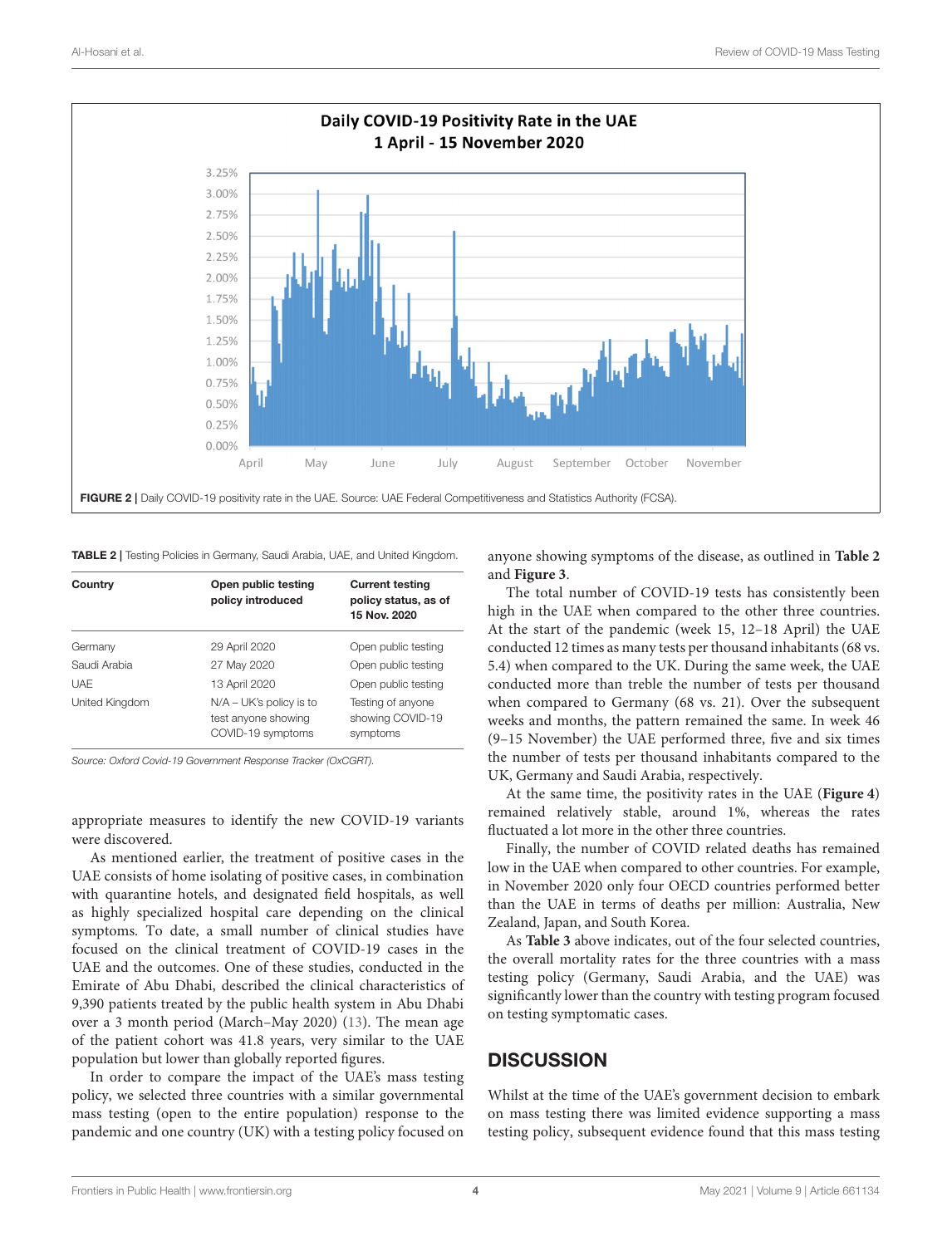

<span id="page-4-0"></span>

#### <span id="page-4-2"></span><span id="page-4-1"></span>TABLE 3 | Week 46: total COVID-19 testes per thousand and deaths per million.

| Country        | Total test per<br>thousand (week 46) | Deaths per million<br>(week 46) |
|----------------|--------------------------------------|---------------------------------|
| Germany        | 316                                  | 150                             |
| Saudi Arabia   | 257                                  | 162                             |
| UAF            | 1515                                 | 54                              |
| United Kingdom | 496                                  | 766                             |

*Source: Our world in data.*

approach adopted by the UAE may have resulted in a lower than expected mortality rates [\(26\)](#page-6-2).

Recent studies found evidence of a statistically significant association between higher COVID-19 mass testing strategies and lower COVID-19 mortality rates: Liang et al. [\(26\)](#page-6-2) found that 10 additional test per 1,000 people was associated with a 8% reduction in mortality rate, even adjusting for all other factors.

In addition, there is research evidence of mass testing as an effective mechanism to reduce and contain the spread of the virus [\(27\)](#page-6-3). Mass testing programs, contact tracking and isolation in South Korea contributed to early infection control [\(28\)](#page-6-4). However, international agencies such as the European Centre for Disease Control and Prevention (ECDC) [\(29\)](#page-6-5) have expressed concerns about the financial viability of mass or population-wide testing and warned that the testing approach could compromise accessibility or cause delays to the testing of symptomatic cases. The WHO's Interim Guidance [\(12\)](#page-5-11) recommends that countries adopt a policy of testing symptomatic cases rather than asymptomatic cases.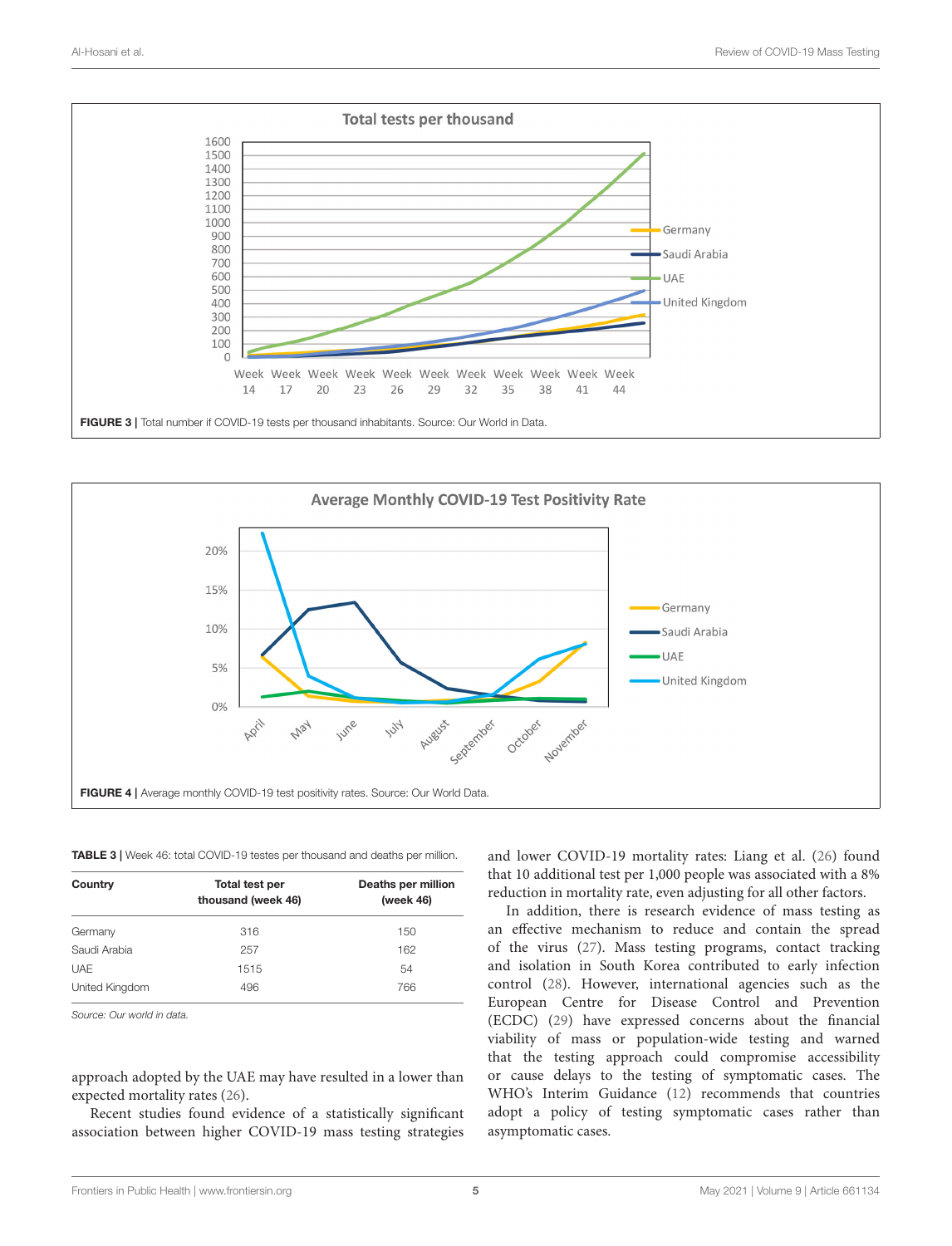On 15 November 2020, the UAE had the second highest number of COVID-19 tests per capita and the only country that had conducted more tests was Luxembourg with 1,973 tests per 1,000 inhabitants. In comparison, Germany, Saudi Arabia, and the United Kingdom had rates of 316, 257, and 496, respectively.

It is notoriously difficult to assess the impact of various health system have on the population health outcomes [\(10\)](#page-5-9). The Oxford COVID-19 Government Response Tracker (OxCGRT) developed by researchers from the Blavatnik School of Government at the University of Oxford [\(6\)](#page-5-5) provides a standardized classification of 18 policy measures governments can take to deal with the pandemic, including measures such as face coverings, testing, contact tracing, and school closures. Whilst it may be impossible to analyse the impact of each of the 18 policy measures, this research indicates that a testing policy focused on mass testing symptomatic and asymptomatic cases may have a strong impact on the ultimate outcomes of concern.

# **CONCLUSIONS**

Previous studies [\(8,](#page-5-7) [10\)](#page-5-9) have reviewed the ambition and commitment of the UAE to build a world-class health system and found some evidence of improved outcomes from the health

### **REFERENCES**

- <span id="page-5-0"></span>1. The National Newspaper. Coronavirus in the UAE: A Timeline of New Cases and Recoveries. Abu Dhabi: The National (2020).
- <span id="page-5-1"></span>2. Bin SF, Moonesar IA. Policy review: Dubai health authority's COVID-19 rapid response. Med Clin Res[. \(2020\) 5:1–7. doi: 10.33140/MCR.](https://doi.org/10.33140/MCR.05.001) 05.001
- <span id="page-5-2"></span>3. WHO. Coronavirus disease 2019 situation report 51 - 11th March 2020. WHO Bull. (2020) 2019:2633.
- <span id="page-5-3"></span>4. Alabdulkarim N, Alsultan F, Bashir S. Gulf countries responding to COVID-19. Dubai Med J. (2020) 3:58–60. doi: [10.1159/000508662](https://doi.org/10.1159/000508662)
- <span id="page-5-4"></span>5. Petherick A, Hale T, Phillips T, Webster S. Variation in government responses to COVID-19 March 2020. In: BSG Working Paper Series. (2020). Oxford p. 1–10.
- <span id="page-5-5"></span>6. Hale T, Angrist N, Goldszmidt R, Kira B, Petherick A, Phillips T, et al. Coronavirus Government Response Tracker. Blavatnik School of Government, Oxford COVID-19 Government Response Tracker (2020). Available online at: [https://www.bsg.ox.ac.uk/research/research](https://www.bsg.ox.ac.uk/research/research-projects/coronavirus-government-response-tracker)[projects/coronavirus-government-response-tracker](https://www.bsg.ox.ac.uk/research/research-projects/coronavirus-government-response-tracker) (accessed January 11, 2021).
- <span id="page-5-6"></span>7. Malzahn M. Mapping the United Arab Emirates. In: Lévy C, Westphal B, editors. Géocritique: Etat Des Lieux/Geocriticism: A Survey. Limoges: Press Universitaires de Limoges (2014). p. 259–65.
- <span id="page-5-7"></span>8. Koornneef EJ, Robben PBM, Al Seiari MB, Al Siksek Z. Health system reform in the Emirate of Abu Dhabi, United Arab Emirates. Health Policy. (2012) 108:115–21. doi: [10.1016/j.healthpol.2012.08.026](https://doi.org/10.1016/j.healthpol.2012.08.026)
- <span id="page-5-8"></span>9. Khan S, Kambris MEK, AlShamsi ET. Epidemiology of brain tumors in the United Arab Emirates: a National Registry Cross-sectional Study. BMC Neurol. (2020) 20:301. doi: [10.1186/s12883-020-01869-z](https://doi.org/10.1186/s12883-020-01869-z)
- <span id="page-5-9"></span>10. Koornneef E, Robben P, Blair I. Progress and outcomes of health systems reform in the United Arab Emirates: a systematic review. BMC Health Serv Res[. \(2017\) 17:672. doi: 10.1186/s12913-017-](https://doi.org/10.1186/s12913-017-2597-1) 2597-1
- <span id="page-5-10"></span>11. World Bank. United Arab Emirates | Data. (2020). Available online at: <https://data.worldbank.org/country/united-arab-emirates> (accessed June 22, 2020).

system reforms in the UAE. This study shows additional evidence to support the ongoing health system reforms as it relates to the mass testing program in the UAE. The UAE has conducted one of the highest numbers of COVID-19 tests in the world leading to the positive impact of mass testing on tracing and isolation, i.e., containment of the virus, as well as deaths.

Despite the highly contagious nature of the COVID-19 disease, variation in government responses in dealing with the pandemic has had a large impact on the ultimate outcomes of interest from a public health perspective. There is an urgent need to ensure governments learn from other governments to successfully contain and manage public health outbreaks such as COVID-19 disease pandemic.

### AUTHOR CONTRIBUTIONS

FA-H, SA-Ma, SA-Me, ZA-Y, MSP, and EK: conceptualization. MSP and EK: methodology, writing—review, and editing. EK, MSP, and SA-Me: validation. EK: formal analysis, writing—original draft preparation, visualization, and supervision. EK, MSP and SA-Ma: project administration. All authors have read and agreed to the published version of the manuscript.

- <span id="page-5-11"></span>12. Paulo MS, Loney T, Lapão LV. The primary health care in the emirate of Abu Dhabi: are they aligned with the chronic care model elements? BMC Health Serv Res. (2017) 17:725. doi: [10.1186/s12913-017-2691-4](https://doi.org/10.1186/s12913-017-2691-4)
- <span id="page-5-12"></span>13. Al Kaabi N, Al Nuaimi A, Al Harbi M, et al. Universal health care access for all residents reduce mortality in COVID-19 patients in Abu Dhabi, UAE: a retrospective multicenter cohort study. Res Sq. (2020). doi: [10.21203/rs.3.rs-87753/v1](https://doi.org/10.21203/rs.3.rs-87753/v1)
- <span id="page-5-13"></span>14. World Health Organization. Public Health Surveillance for COVID-19: Interim Guidance, 7 August 2020. Geneva: World Health Organization (2020).
- <span id="page-5-14"></span>15. World Health Organization. Advice on the Use of Point-of-Care Immunodiagnostic Tests for COVID-19. Scientific Brief 8 April 2020. World Health Organization (2020).
- <span id="page-5-15"></span>16. Gulf News. Mandatory Accreditation for All Medical Labs in the UAE. Dubai: Gulf News (2019). Available online at: [https://gulfnews.com/uae/](https://gulfnews.com/uae/government/mandatory-accreditation-for-all-medical-labs-in-the-uae-1.62302717) [government/mandatory-accreditation-for-all-medical-labs-in-the-uae-1.](https://gulfnews.com/uae/government/mandatory-accreditation-for-all-medical-labs-in-the-uae-1.62302717) [62302717](https://gulfnews.com/uae/government/mandatory-accreditation-for-all-medical-labs-in-the-uae-1.62302717) (accessed February 25, 2019).
- <span id="page-5-16"></span>17. Marbouh D, Abbasi T, Maasmi F, Omar IA, Debe MS, Salah K, et al. Blockchain for COVID-19: review, opportunities, and a trusted tracking system. Arab J Sci Eng. (2020) 9895–911. doi: [10.36227/techrxiv.12609344.v3](https://doi.org/10.36227/techrxiv.12609344.v3)
- <span id="page-5-17"></span>18. John S, Hussain SI, Piechowski-Jozwiak B, Dibu J, Kesav P, Bayrlee A, et al. Clinical characteristics and admission patterns of stroke patients during the COVID 19 pandemic: a single center retrospective, observational study from the Abu Dhabi, United Arab Emirates. Clin Neurol Neurosurg. (2020) 199:106227. doi: [10.1016/j.clineuro.2020.106227](https://doi.org/10.1016/j.clineuro.2020.106227)
- <span id="page-5-18"></span>19. University of Oxford. Our World in Data: Coronavirus Pandemic (COVID-19).
- <span id="page-5-19"></span>20. Dong E, Du H, Gardner L. An interactive web-based dashboard to track COVID-19 in real time. Lancet Infect Dis. (2020) 20:533–4. doi: [10.1016/S1473-3099\(20\)30120-1](https://doi.org/10.1016/S1473-3099(20)30120-1)
- <span id="page-5-20"></span>21. Peto J. Covid-19 mass testing facilities could end the epidemic rapidly. BMJ. (2020) 368:m1163. doi: [10.1136/bmj.m1163](https://doi.org/10.1136/bmj.m1163)
- <span id="page-5-21"></span>22. Coronavirus: Dubai Building two Field Hospitals for Potential Covid-19 Patients. The National. Available online at: [https://www.thenationalnews.](https://www.thenationalnews.com/uae/health/coronavirus-dubai-building-two-field-hospitals-for-potential-covid-19-patients-1.1004001) [com/uae/health/coronavirus-dubai-building-two-field-hospitals-for](https://www.thenationalnews.com/uae/health/coronavirus-dubai-building-two-field-hospitals-for-potential-covid-19-patients-1.1004001)[potential-covid-19-patients-1.1004001](https://www.thenationalnews.com/uae/health/coronavirus-dubai-building-two-field-hospitals-for-potential-covid-19-patients-1.1004001) (accessed April 9, 2020).
- <span id="page-5-22"></span>23. Coronavirus: Dubai Building Two Field Hospitals for Potential Covid-19 Patients. The National (2020).